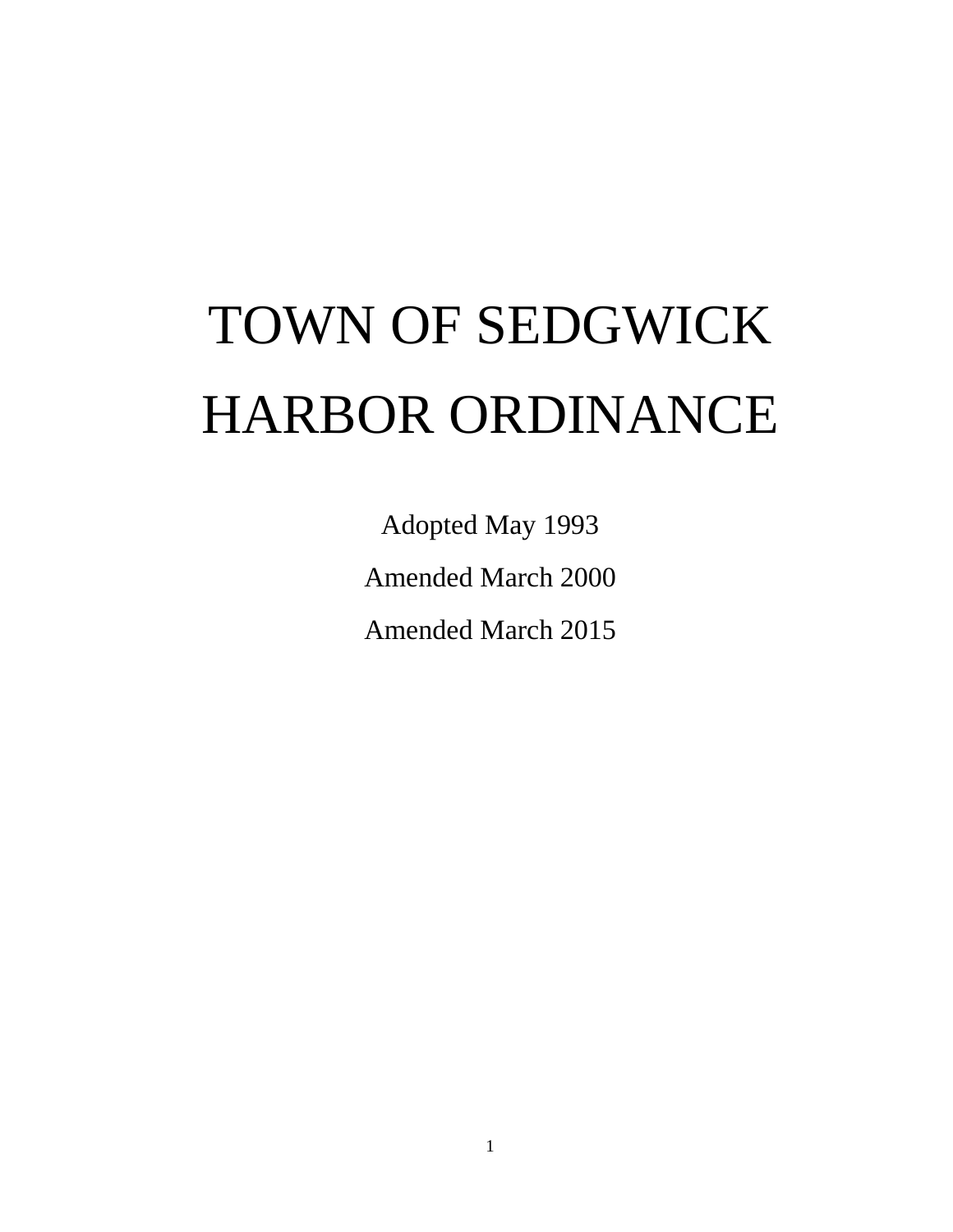# TABLE OF CONTENTS

| Section 4: TOWN OF SEDGWICK MARINE RESOURCES COMMITTEE  4        |
|------------------------------------------------------------------|
|                                                                  |
|                                                                  |
|                                                                  |
|                                                                  |
|                                                                  |
|                                                                  |
|                                                                  |
|                                                                  |
|                                                                  |
|                                                                  |
|                                                                  |
| Appendix 11: MINIMUM MOORING STANDARDS FOR THE BENJAMIN RIVER 11 |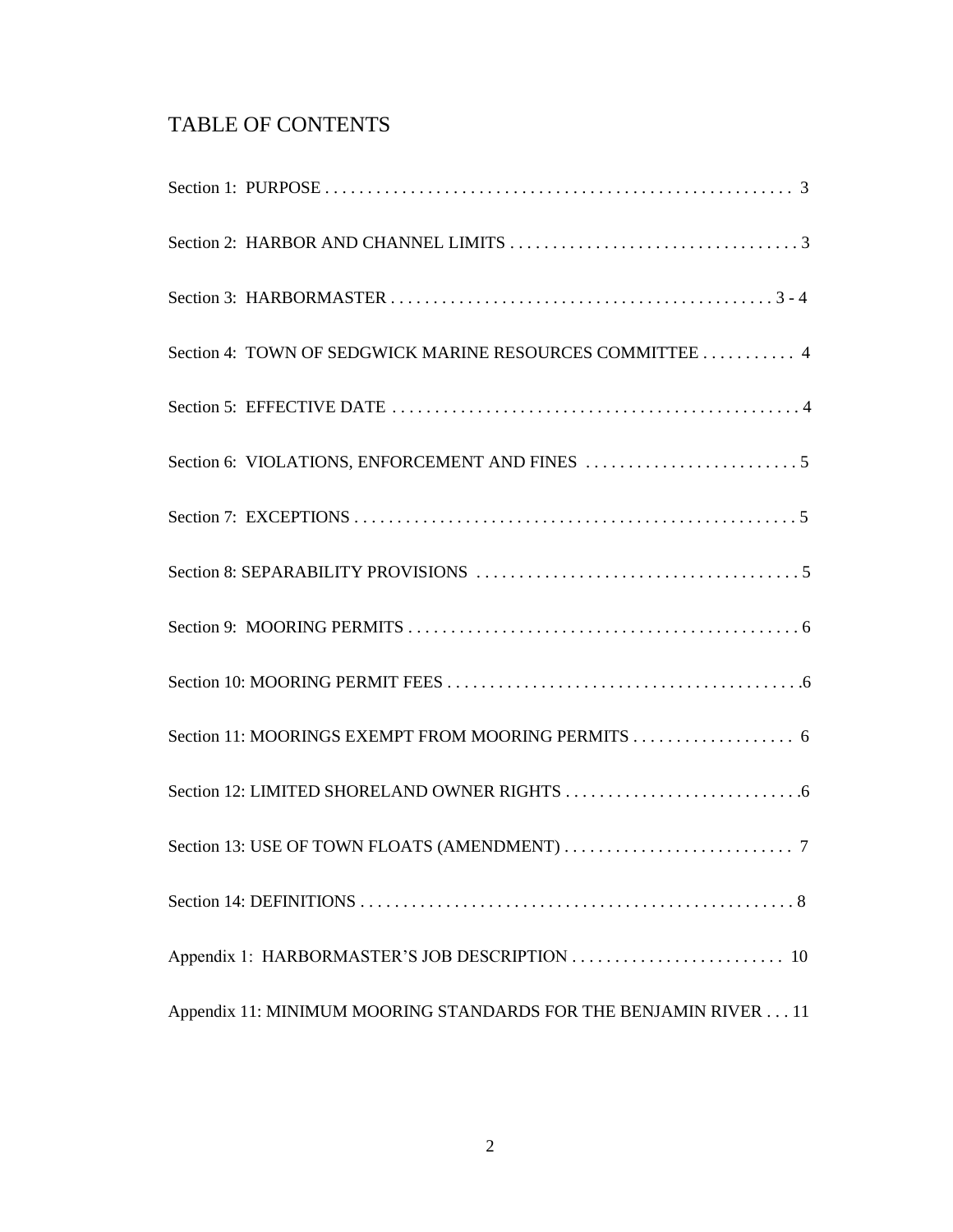#### **Section 1: PURPOSE**.

1.1 The Town of Sedgwick Harbor Ordinance is hereby established, to regulate marine activities within the harbor of Sedgwick and waters adjacent to the shorelines of Sedgwick; including North Sedgwick, Sargentville, and West Sedgwick. It is intended to ensure safety to persons and property, to promote availability and use of public resources, and to create a fair and efficient framework for the administration of these resources. This ordinance shall be subordinate to existing Federal and State laws governing the same matters and is not intended to preempt other valid laws.

#### **Section 2: HARBOR AND CHANNEL LIMITS.**

2.1 Regulation under this ordinance shall extend only to certain portions of the Benjamin River, the limits of which are: northeasterly from a point in the channel off Job's Bar in the Benjamin River to a point off Mean's Point, across from Benjamin River Marine, thence northwesterly  $\&$  southerly following the shoreline back to the starting point off Job's Bar. This boundary between Sedgwick & Brooklin pertains only to the regulation of harbor use and the points mentioned above are set by agreement between the Selectmen of the two towns. Any dispute of Section 2.1 will be resolved by the Selectmen.

2.2 The Committee may from time to time establish channels for the passage of vessels in the harbor after due consideration of the recommendations of the Harbormaster. There shall be no anchoring or mooring in any channels designated as such.

#### **Section 3: HARBORMASTER.**

3.1 A Harbormaster shall be appointed annually by the Selectmen for a term of one year, the term to expire immediately following the annual election and swearing in of the Selectmen (or Selectman). In event the office shall become vacant the Selectmen shall appoint a successor to serve the balance of that term. The Harbormaster shall have all those certain duties and responsibilities of that office which are prescribed by Title 38, M.R.S.A., excepting the power to make arrests or the authorization to carry a weapon. The Harbormaster shall have the additional duty to administer and enforce the provisions of this ordinance with the authority granted by law and through his appointment as Harbormaster. The Selectmen shall establish the Harbormaster's compensation at the time of each year's annual appointment. The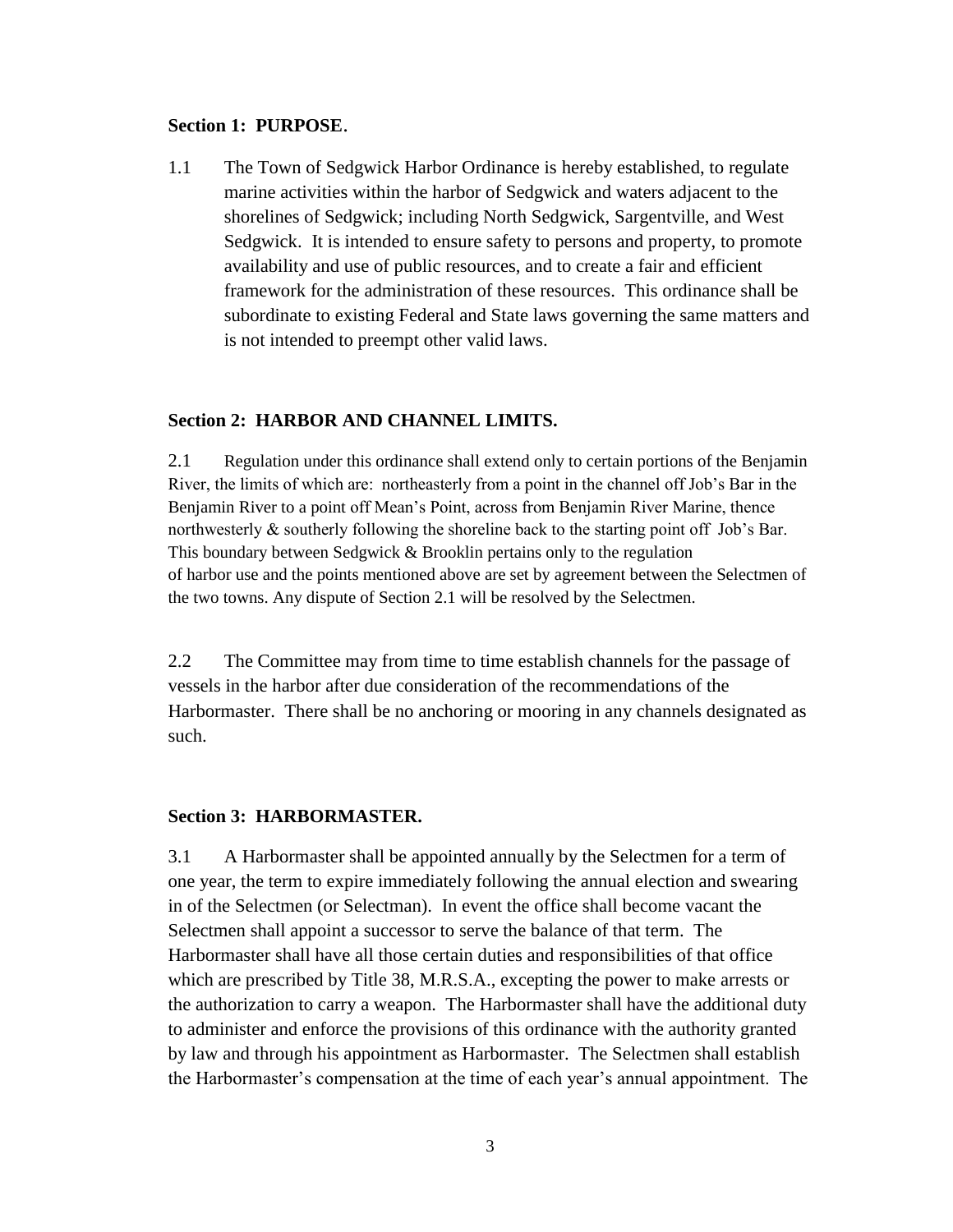Harbormaster may be removed for cause by the Selectmen pursuant to the procedure contained in 30-M.R.S.A., §2633(3) (as amended), for the removal of town managers.

3.2 The Harbormaster may appoint deputies, subject to approval by the Selectmen, who, when authorized by the Harbormaster, may assume the duties and responsibilities granted to the Harbormaster in Section 3, in whole or in part as the Harbormaster deems necessary. Compensation for the Deputy Harbormasters shall be set by the Selectmen. The term of any deputy shall expire at the same time as that of the Harbormaster who has appointed that deputy.

3.3 The job description and qualifications of the Harbormaster shall be as defined in Appendix 1.

## **Section 4: TOWN OF SEDGWICK MARINE RESOURCES COMMITTEE**

4.1 The Marine Resources Committee (henceforth referred to as the Committee) shall consist of four (4) voting members appointed by the selectmen. Three (3) members shall constitute a quorum. One Selectman and the Harbormaster shall serve as non-voting advisors to the Committee.

4.2 The Committee members shall all be residents of the Town of Sedgwick. The membership shall represent as many diverse interests in the harbors, waterways, and tidal waters as possible (i.e., commercial boat owners, recreational boat owners, abutting land owners, water-related business owners, members of land use boards or committees).

4.3 The term of a member shall be two (2) years, except that two (2) of the initial Committee members shall be appointed to a one (1) year term, two (2) shall be appointed to a two (2) year term. The term shall commence immediately following the Annual Town Meeting.

## **Section 5: EFFECTIVE DATE.**

5:1 This ordinance shall take effect immediately upon adoption, except that mooring permits will become mandatory on March  $1<sup>st</sup>$  following the adoption of this Ordinance. It may be amended or repealed at any annual or special Town meeting.

#### **Section 6: VIOLATIONS, ENFORCEMENT AND FINES.**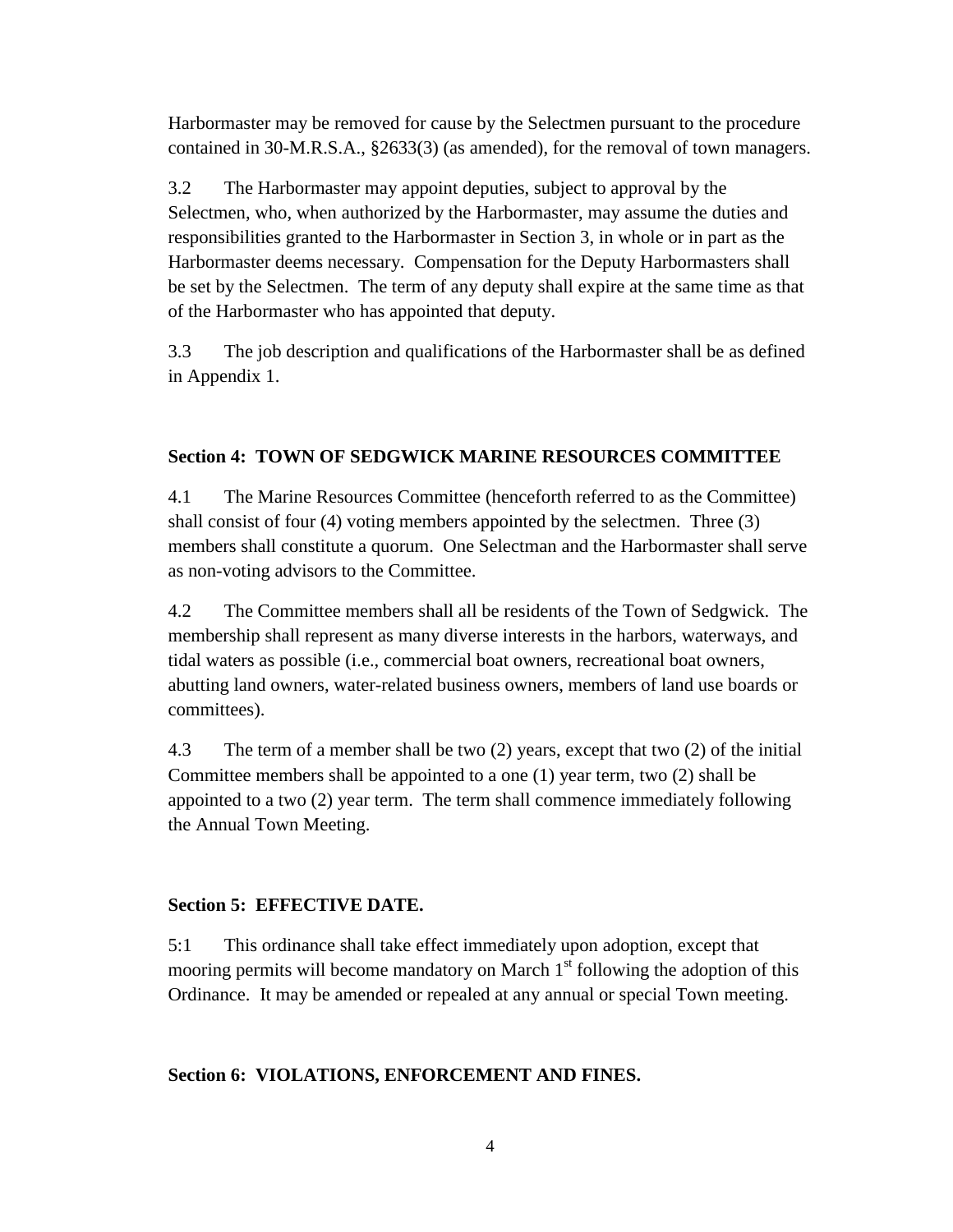6.1 The Harbormaster, upon finding that any provision of this Ordinance or the condition(s) of a permit issued under this Ordinance is being violated, is authorized: to issue notice of violations, orders to correct, or schedules to correct, to enter into administrative decrees and agreements; to institute legal proceedings to enjoin violations of this Ordinance; and to recover fines and costs.

6.2 A person who violates the provisions of this Ordinance or the condition(s) of a permit shall be guilty of a civil violation and on conviction shall be fined not less than \$25.00 nor more than \$100.00. Fines will begin to take effect after the Harbormaster has declared that the schedule to correct a violation or violations has not been met. All fines shall be paid to the Town of Sedgwick. The Harbormaster shall serve the violator with a citation stating (1) the date and place of the offense, (2) the nature of the offense and the ordinance provision violated, and (3) the fine owed. In the event that the violator fails to voluntarily pay the fine assessed by the Harbormaster, pursuant to the Selectmen's schedule, the town shall commence an enforcement action in the Maine District Court, pursuant to 30-A M.R.S.A. §4452, and the town shall also collect from the violator attorney's fees, expert witness fees, and costs.

6.3 The Selectmen shall establish a schedule of fines for specific violations of this Ordinance from recommendations of the Committee. The Selectmen shall periodically review the schedule of fines and may amend the fines from time to time after consulting the Committee.

#### **Section 7: EXCEPTIONS.**

7.1 The Harbormaster may grant temporary exceptions to this Ordinance at his or her discretion.

#### **Section 8: SEPARABILITY PROVISION.**

8.1 If any provisions of this Ordinance are held to be invalid or inoperative, the remainder shall continue in full force and effect as though such invalid or inoperative provisions had not been made.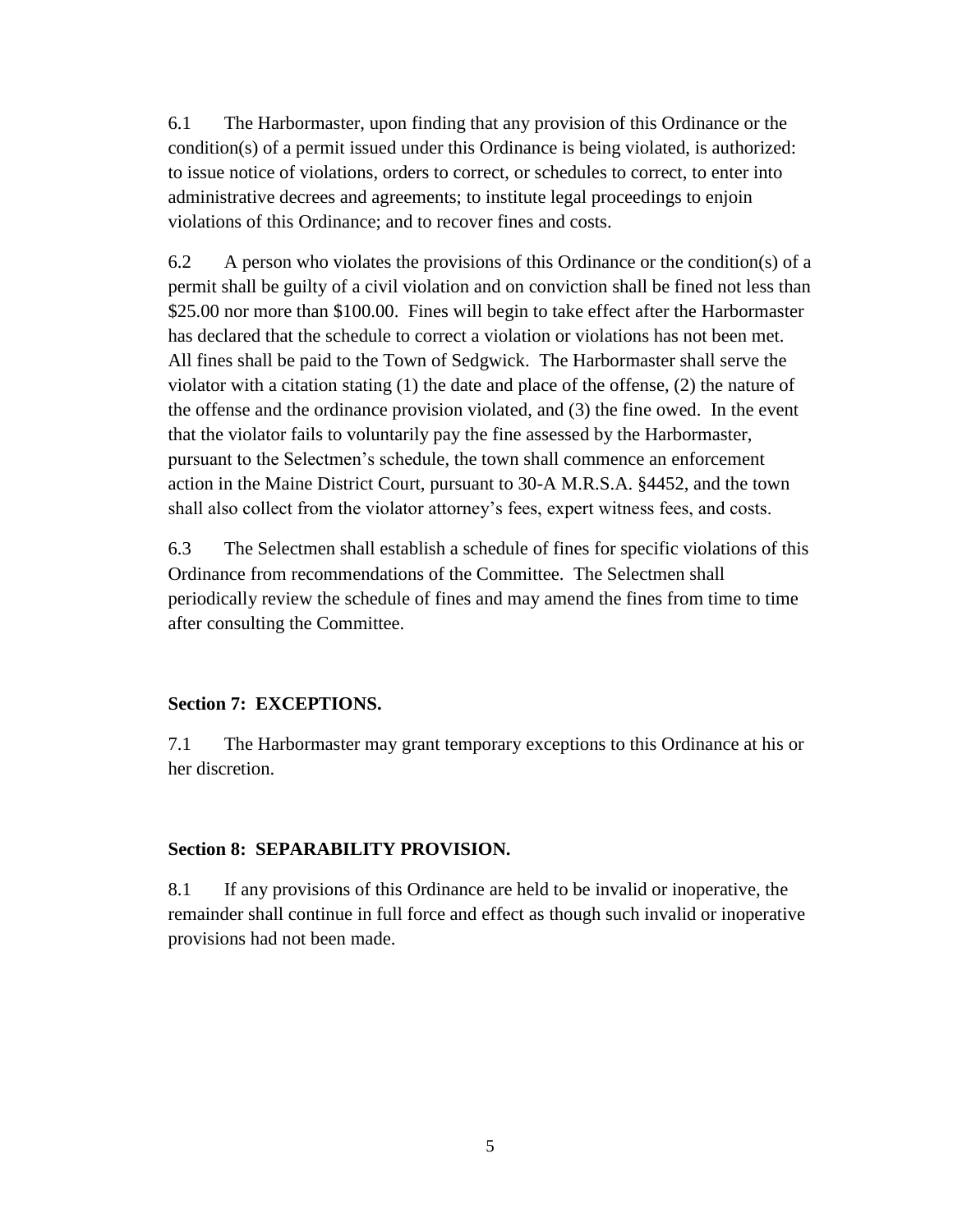#### **Section 9: MOORING PERMITS.**

9.1 Mooring permits issued by the Harbormaster are subject to provisions of M.R.S.A. Title 38, Chapter 1, which pertain to moorings. Mooring permits are nontransferable. A mooring permit holder shall be liable for all damages and costs that result from the failure of that mooring. Any mooring permit is conditional on satisfying the following requirements:

A. The mooring must meet or exceed (except any scope restrictions set by the Harbormaster) the minimum specifications – see Appendix  $II$  – or as deemed applicable by the Harbormaster. Compliance with these mooring specifications in no way guarantees the safety of the mooring or implies any liability on the part of the Harbormaster, inspectors approved by the Harbormaster, or the town of Sedgwick in the event of failure of the mooring.

B. New moorings must be inspected by the Harbormaster, or an individual approved by the Harbormaster, before the mooring is set.

C. The mooring must be placed in the location assigned by the Harbormaster. Mooring location assignments may be changed from time to time by the Harbormaster.

D. The mooring permit number and/or boat name must be displayed on the surface float in 3" block numbers, or in a manner approved by the Harbormaster.

#### **Section 10: MOORING PERMIT FEES.**

10.1 Fees for mooring permits shall be set by the Selectmen from recommendations of the Committee. Changes in mooring permit fees shall be made one (1) year in advance of those fees taking effect, excepting any fees established upon adoption of this ordinance. Mooring permit fees will be due and payable to the Town of Sedgwick upon issuance of a mooring permit.

10.2 For purposes of setting mooring permit fees, moorings will be classified into three (3) types:

I. Moorings which are assigned to vessels for which boat excise taxes are paid to the Town of Sedgwick.

II. Moorings which are assigned to vessels for which boat excise taxes are not paid to the Town of Sedgwick.

III. Approved service/rental moorings.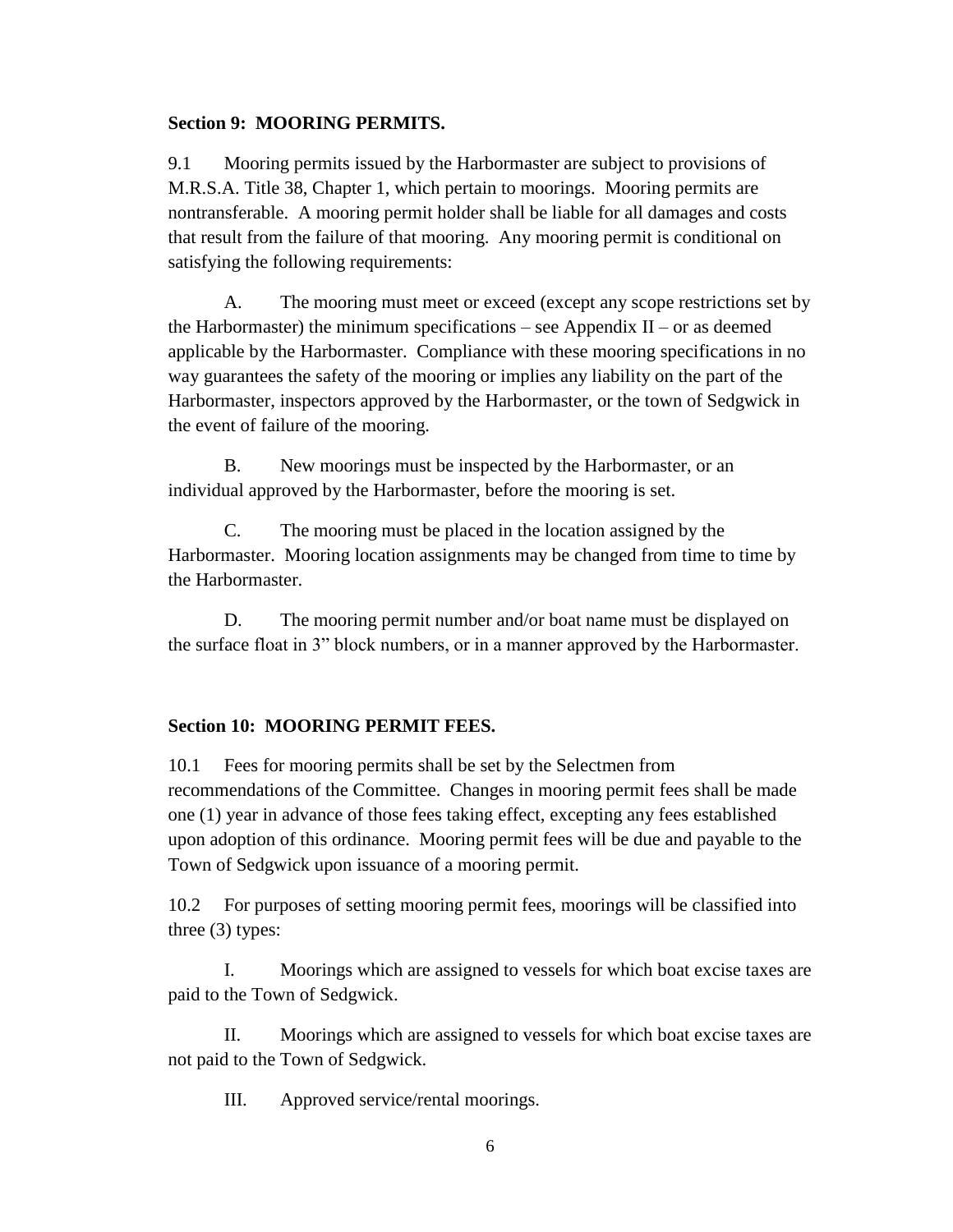#### **Section** 11: **MOORINGS EXEMPT FROM MOORING PERMITS.**

11.1 Certain moorings are exempt from the Sedgwick mooring permit requirement, but are still subject to the Harbormaster's decisions if these moorings are found to be unsafe, or to hinder navigation or access to the water. Moorings exempt from Sedgwick mooring permits include moorings/anchors used solely to secure floats and walkways and/or outhauls attached to the shore.

#### **Section 12: LIMITED SHORELAND OWNER RIGHTS.**

12.1 When an individual owns the shore rights to a parcel of land and is master or owner of a boat or vessel, he/she may request a mooring fronting his/her land. Whenever practicable, the Harbormaster shall assign such moorings, provided they do not encroach on the natural channel or channels established by municipal officers. Not more than one (1) mooring may be assigned to any shore-front parcel of land under this privilege. Persons who, on January 1, 1992 or thereafter, owned shore rights of at least 100 feet of frontage regardless of the size of the lot shall have mooring privileges assigned according to this section. The limitation of one mooring assigned under this privilege shall not prevent the owner of a shore-front parcel from receiving additional mooring assignments under the allocation system for all other mooring permit applicants.

#### **Section 13: USE OF TOWN FLOATS.**

13.1 Attended watercraft may tie up to the face of the town float for period not to exceed one half  $(1/2)$  hour. The time may be extended with prior approval of the Harbormaster. Unattended dinghies of 12 ft. or less with a maximum beam of 5 ft. may be tied up to the finger floats, provided they do not interfere with watercraft landing and departing the dock. Dinghies must be kept bailed and fendered. A tie-up permit must be visible at all times.

13.2 As of June 1, 2000, there will be a fee to tie up at the finger floats. The fee will be determined annually and the fee will be set by the Selectmen from recommendations of the Committee. The fee will be due and payable to the town clerk of Sedgwick upon issuance of a tie-up permit.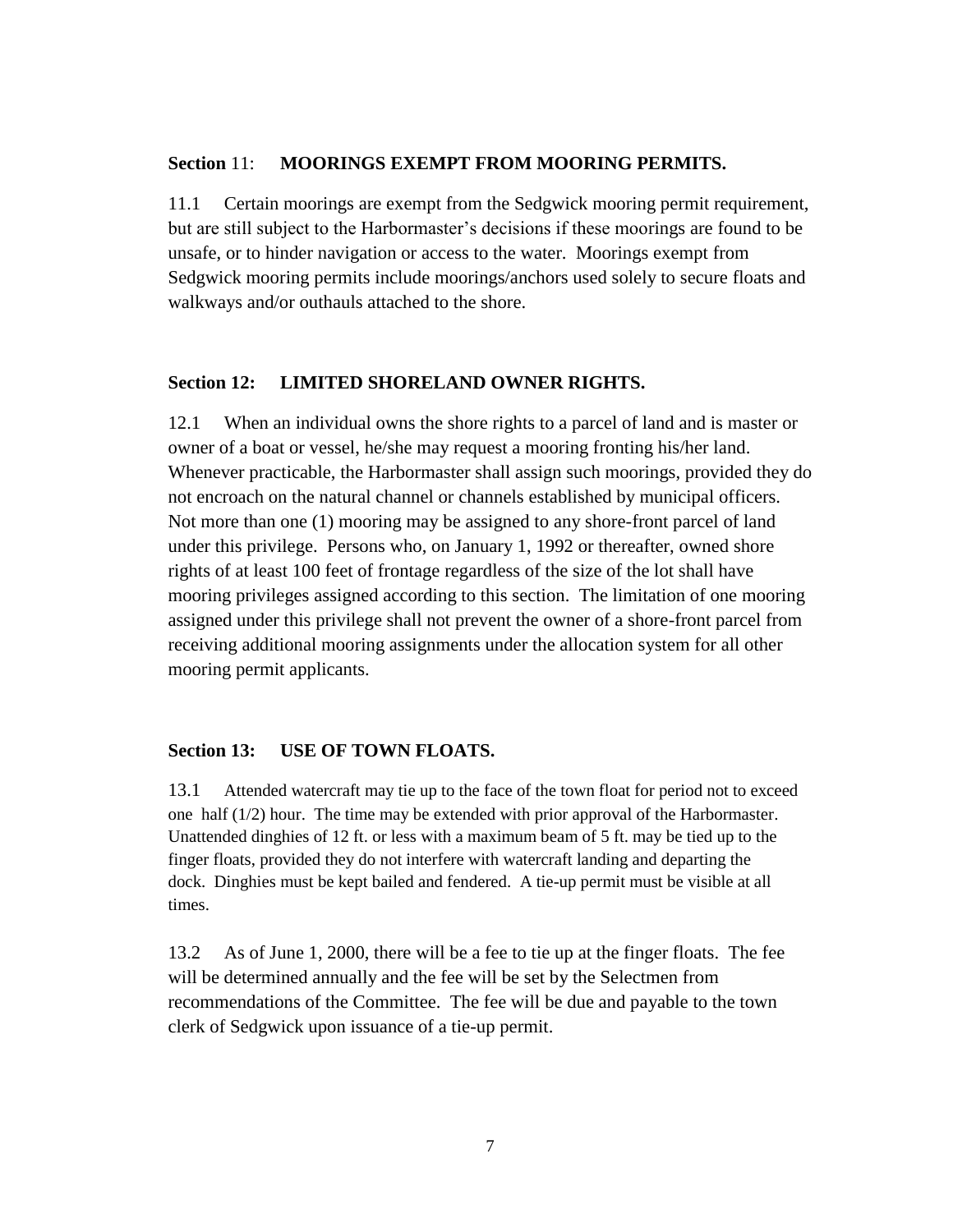13.3 Only one (1) dinghy permit will be issued per household. The permits will be issued to holders of valid Sedgwick Resident mooring permits who also have a boat currently registered in Sedgwick.

13.4 Non-resident permits will be issued on a space available basis as determined by the Harbormaster. Once issued, non-resident dinghy permits may be renewed indefinitely as long as kept current (fee paid by May 31), but not transferred. Preference will be given to Brooklin residents with moorings in the Benjamin River.

#### **Section 14: DEFINITIONS.**

- 1. Anchorage: An area of a harbor or waterway set aside for the temporary anchoring of a watercraft by means of ground tackle carried aboard the watercraft.
- 2. Assigned Mooring: Any mooring assigned to specific watercraft.
- 3. Boat: Any floating device or vessel designed for self-propelled movement or navigation on the water.
- 4. Commercial Vessel: A vessel defined as a commercial vessel under the State of Maine Watercraft Excise Tax. Any vessel used for, or engaged in, any type of commercial activity, including but not limited to commercial fishing or the carrying of cargo and/or passengers for hire.
- 5. Derelict Watercraft: Any watercraft that the Committee or Harbormaster determines to be a threat to navigation, property, other watercraft, or the environment, due to watercraft condition or to neglect on the part of the owner(s) or master of the watercraft in question.
- 6. Distress: A state of disability, or a present danger which, if prolonged, could endanger life or property.
- 7. Emergency: A state of imminent or proximate danger to life or property.
- 8. Float: Any float structure normally used as a point of transfer for passengers or goods, or for temporary or continuous attachment by a vessel.
- 9. Outhaul: Any mooring used to attach dinghies or tenders by means of a continuous line secured to the shore.
- 10. Permanent mooring: A device to which a vessel is attached, that is not carried aboard, and whose sinker is left in place.
- 11. Service mooring: Any mooring approved as a service mooring by the Marine Resources Committee and assigned to a water-dependent business.
- 12. Shoreland owner: An owner of a parcel of land greater than 20,000 square feet with at least 100 feet of shore frontage upon any of the tidal waters of the Town of Sedgwick. Condominiums, townhouses, or any other similar multiple ownership parcels of land are considered as one parcel for purposes of allocating mooring permits and as such are entitled to one mooring under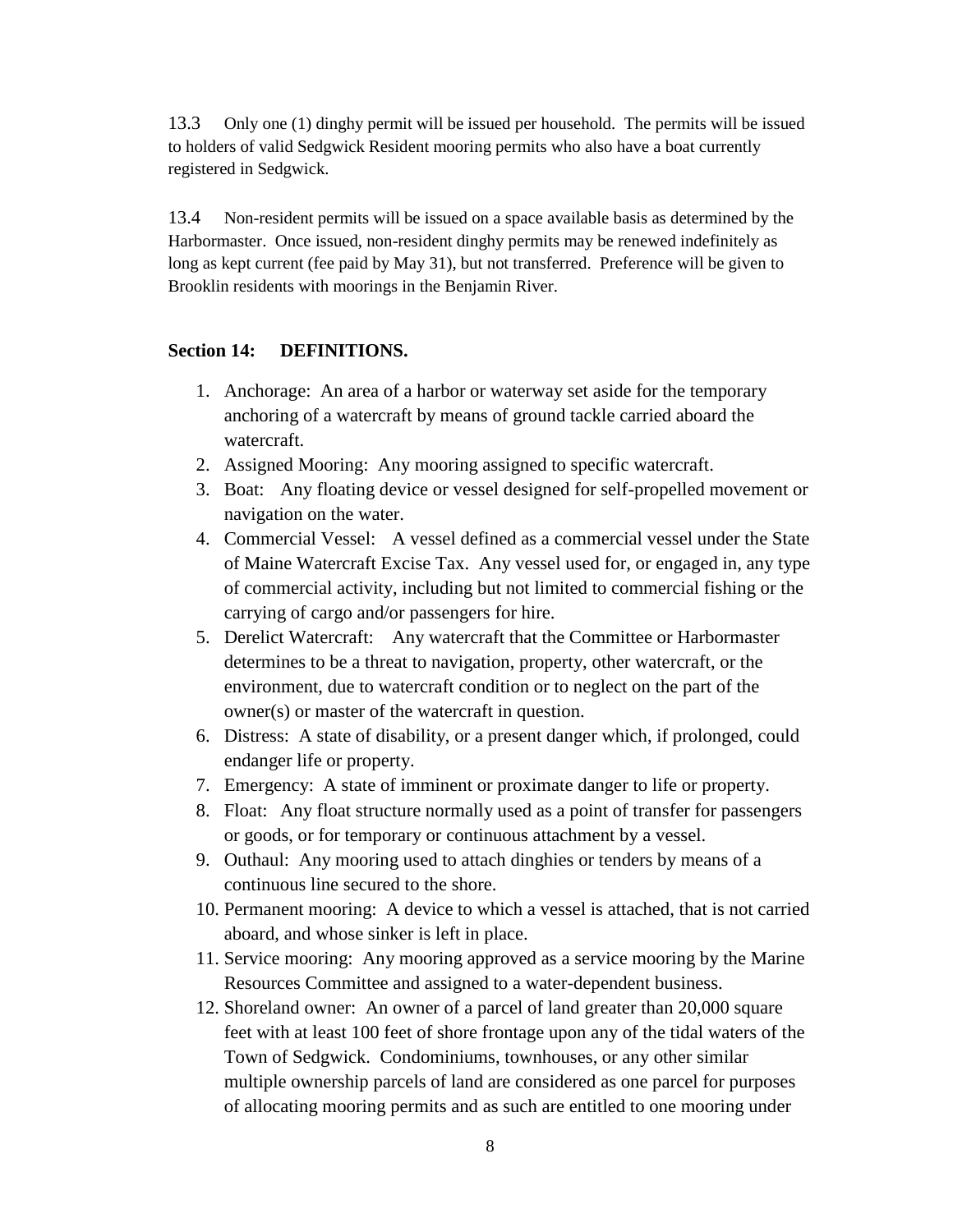38 M.R.S.A., Section 3. Additional moorings may be allowed under other provisions of M.R.S.A. 38.

- 13. Water-dependent business: Any business that the Marine Resources Committee determines to require the use of moorings in order to conduct its business.
- 14. Wharf: Any permanent non-floating structure normally used as a point of transfer for passengers, goods, or for temporary or continuous attachment by a vessel.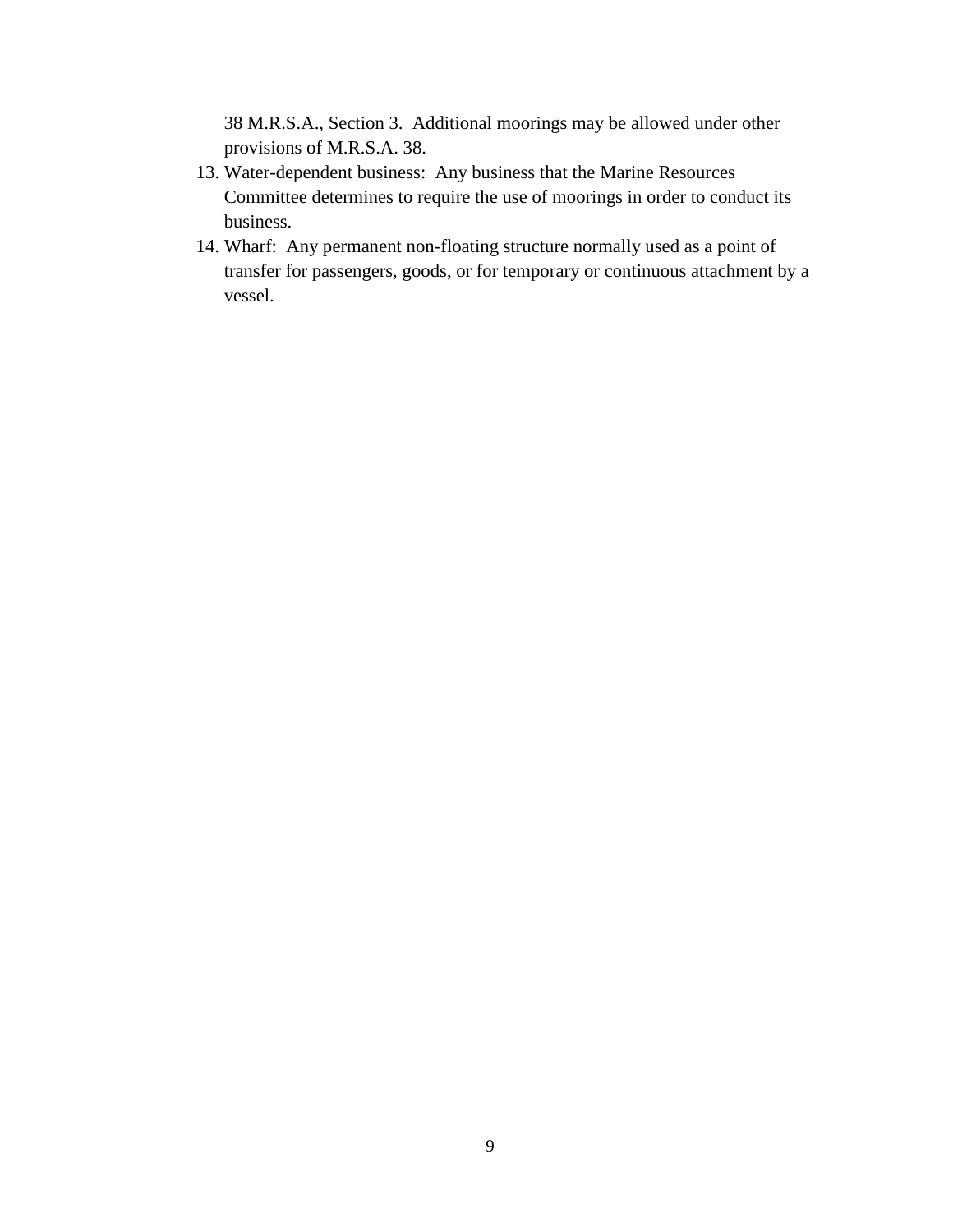#### APPENDIX 1

# **TOWN OF SEDGWICK HARBORMASTER JOB DESCRIPTION**

#### **Section 1: GENERAL.**

The Harbormaster is responsible to the Selectmen and shall be appointed annually following the town meeting.

#### **Section 2: SPECIFIC JOB RESPONSIBILITIES.**

The following duties are required of the Harbormaster:

- A. Allocate mooring spaces in the harbors, and maintain mooring records and technical specifications. Administer the annual registration of moorings (mooring permits) and waiting lists.
- B. Assist mooring applicants in defining ground tackle requirements to ensure minimum specifications are maintained, depending on location, boat size and configuration.
- C. Supervise the placement of each mooring, and periodically verify its condition and position to ensure the safety of the vessel, adequacy of swinging room and best use of available space. When required, he/she shall order any deficiencies corrected.
- D. Establish and maintain permanent and transient anchorage areas and channels.
- E. Keep the harbor and channels free of obstructions.
- F. Monitor the use of public piers, boat moorings, and launching ramps.
- G. Monitor the condition of the town wharf, floats, and moorings, and coordinate repairs as necessary.
- H. Participate in harbor planning and co-ordinate approved projects. Act as a non-voting member of the Marine Resources Committee.
- I. Control the use of public lands for winter storage of marine equipment.